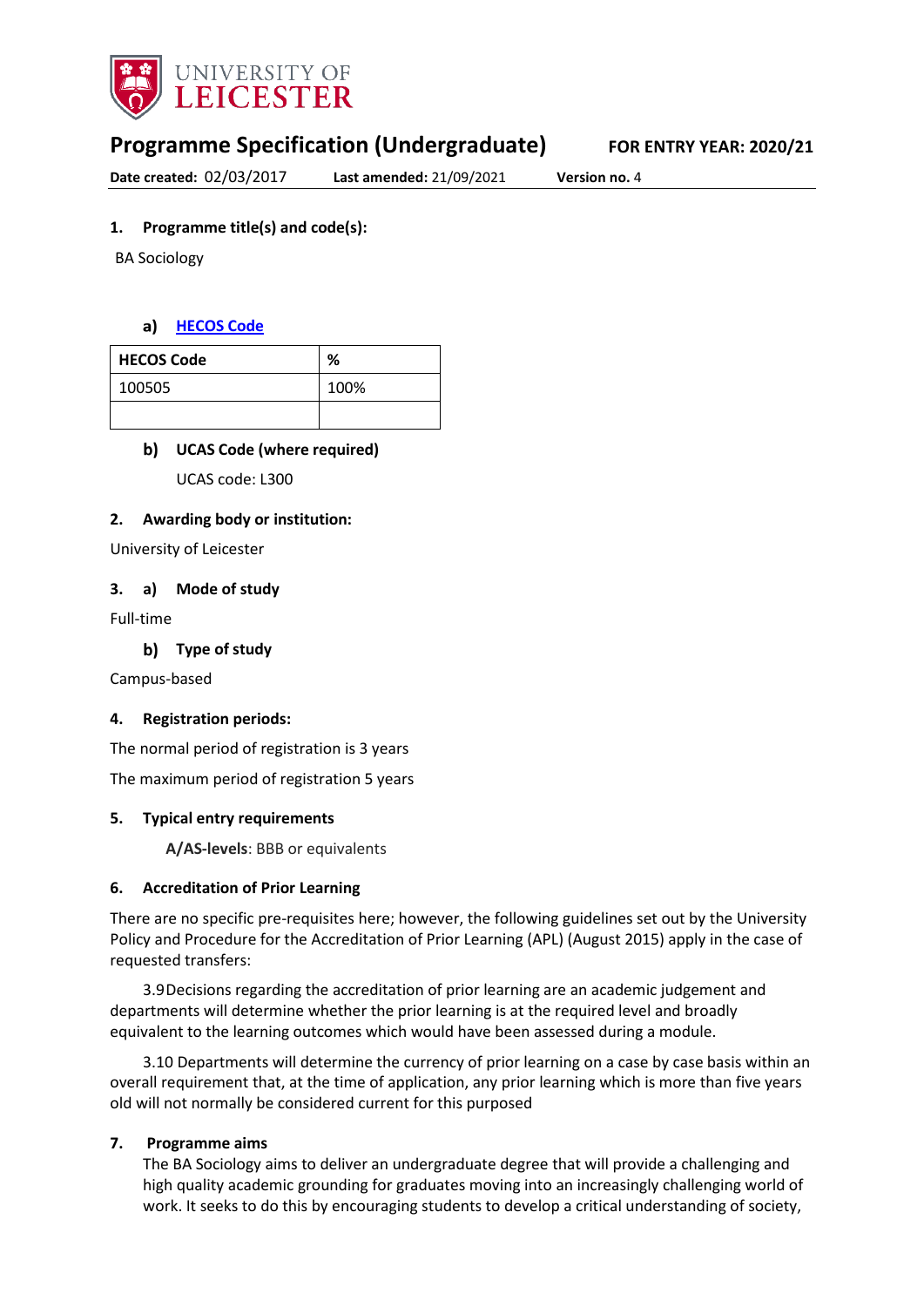informed by theoretical debates and research at the forefront of the discipline. It aims to facilitate opportunities for students to develop their conceptual understanding in order that they are able to critically evaluate research, scholarship, and different policies and practices that impact upon contemporary society, and apply the knowledge gained from this to their own future practice.

## The **programme** aims to:

- Develop an understanding of the key concepts and theoretical approaches that have developed and are developing in relation to areas such as the relationship between
- •
- individuals and groups, social action and social structure, biography and history, social institutions and culture, the underpinnings of social order, social inequality and conflict, diverse cultural practices, and the causes and consequences of social change.
- •
- An understanding of the distinctively social standpoint of sociology and the explanatory value of social analysis. This necessarily includes familiarity with the analysis of a variety of forms of human interaction, from micro to macro, their interconnections and their dynamics.
- An understanding of the nature and appropriate use of research strategies and methods in relation to social issues.
- Provide a rigorous, coherent and attractive sociology curriculum that draws on the Department's research expertise and teaching strengths;
- Provide a stimulating and challenging learning experience for all students;
- Provide students with the skills required for independent learning and develop their capacity to work both with others and autonomously.
- Provide students with a range of both subject specific and transferable skills relevant to life- long learning and employment in a range of occupations;
- Prepare students for progression to Masters' courses and Ph. D. programme

## **8. Reference points used to inform the programme specification**

- QAA Frameworks for Higher Education Qualifications, <http://www.qaa.ac.uk/en/Publications/Documents/qualifications-frameworks.pdf>
- QAA Benchmarking statement for Sociology [\(http://www.qaa.ac.uk/en/Publications/Documents/Subject-benchmark-statement-](http://www.qaa.ac.uk/en/Publications/Documents/Subject-benchmark-statement-Sociology.pdf)[Sociology.pdf\)](http://www.qaa.ac.uk/en/Publications/Documents/Subject-benchmark-statement-Sociology.pdf)
- UK Quality Code for Higher Education
- University Learnin[g Strategy](https://www2.le.ac.uk/offices/sas2/quality/learnteach)
- [University Assessment Strategy](https://www2.le.ac.uk/offices/sas2/quality/learnteach)
- University of Leicester Periodic Developmental Review Report
- External Examiners' reports (annual)
- United Nations Education for Sustainable Development Goals
- Student Destinations Data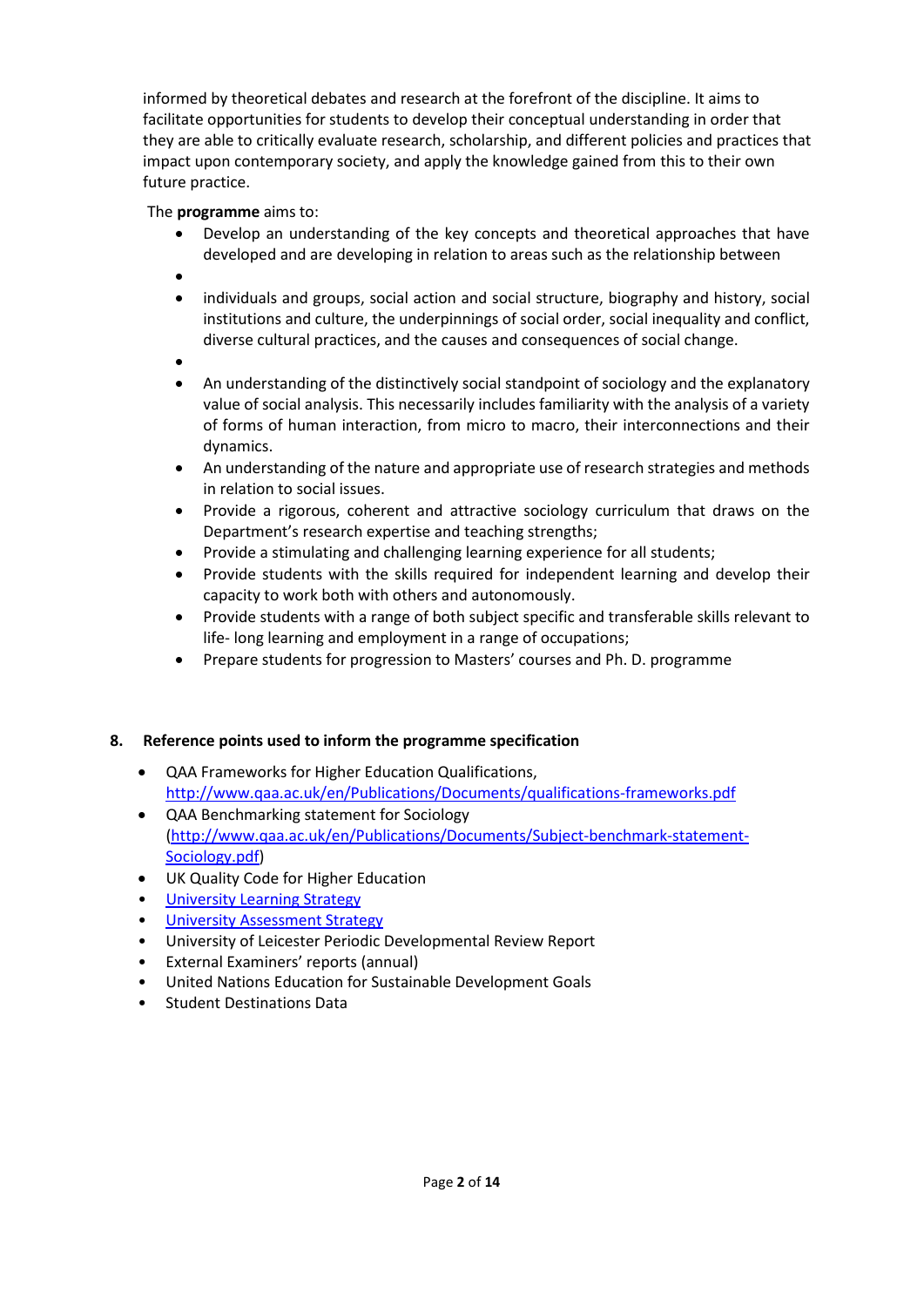### **9. Programme Outcomes**

## **Discipline specific knowledge and competencies**

i) Mastery of an appropriate body of knowledge

| <b>Intended Learning</b><br><b>Outcomes</b>                        | <b>Teaching and Learning Methods</b>                                                                                          | <b>How Demonstrated?</b>                                                                                                                                                  |
|--------------------------------------------------------------------|-------------------------------------------------------------------------------------------------------------------------------|---------------------------------------------------------------------------------------------------------------------------------------------------------------------------|
| The mastery of an<br>appropriate body of<br>sociological knowledge | Lectures, seminars, resource-<br>based learning, problem-solving<br>exercises, consultations with<br>staff, and private study | Essays, examinations, portfolios,<br>seminar presentations,<br>contribution to discussions,<br>problem-solving exercises,<br>research projects and assessed<br>coursework |

## ii) Understanding and application of key concepts and techniques

| <b>Intended Learning</b><br><b>Outcomes</b>                                                            | <b>Teaching and Learning Methods</b>                                                                                               | <b>How Demonstrated?</b>                                                                                                                                                  |
|--------------------------------------------------------------------------------------------------------|------------------------------------------------------------------------------------------------------------------------------------|---------------------------------------------------------------------------------------------------------------------------------------------------------------------------|
| Comprehension of key<br>concepts used in sociological<br>analysis and the nature of<br>social evidence | Lectures, seminars, computer<br>practicalclasses, teamproblem-<br>solvingexercises, consultations<br>with staff, and private study | Essays, examinations, portfolios,<br>seminar presentations,<br>contribution to discussions,<br>problem-solving exercises, research<br>projects and assessed coursework    |
| A grasp of the main research<br>methodsusedinsociological<br>investigation                             | Seminars, computer practical<br>classes, team problems solving-<br>exercises, consultations with<br>staff                          | Essays, examinations, portfolios,<br>seminar presentations,<br>contribution to discussions,<br>problem-solving exercises,<br>research projects and assessed<br>coursework |

## iii) Critical analysis of key issues

| <b>Intended Learning</b><br><b>Outcomes</b>                                                                                       | <b>Teaching and Learning Methods</b>                                                                    | <b>How Demonstrated?</b>                                                                                                                                                  |
|-----------------------------------------------------------------------------------------------------------------------------------|---------------------------------------------------------------------------------------------------------|---------------------------------------------------------------------------------------------------------------------------------------------------------------------------|
| Ability to analyze<br>key theoretical<br>issues in sociology                                                                      | Lectures, seminars, directed<br>reading, team problem-solving<br>exercises, consultations with<br>staff | Essays, examinations, portfolios,<br>seminar presentations,<br>contribution to discussions,<br>problem-solving exercises,<br>research projects and assessed<br>coursework |
| Ability to analyze key<br>substantive issues in the<br>study of societies, their<br>development and processes<br>of social change | Lectures, seminars, directed<br>reading, team problem-solving<br>exercises, consultations with<br>staff | Essays, examinations, portfolios,<br>seminar presentations,<br>contribution to discussions,<br>problem-solving exercises,<br>research projects and assessed<br>coursework |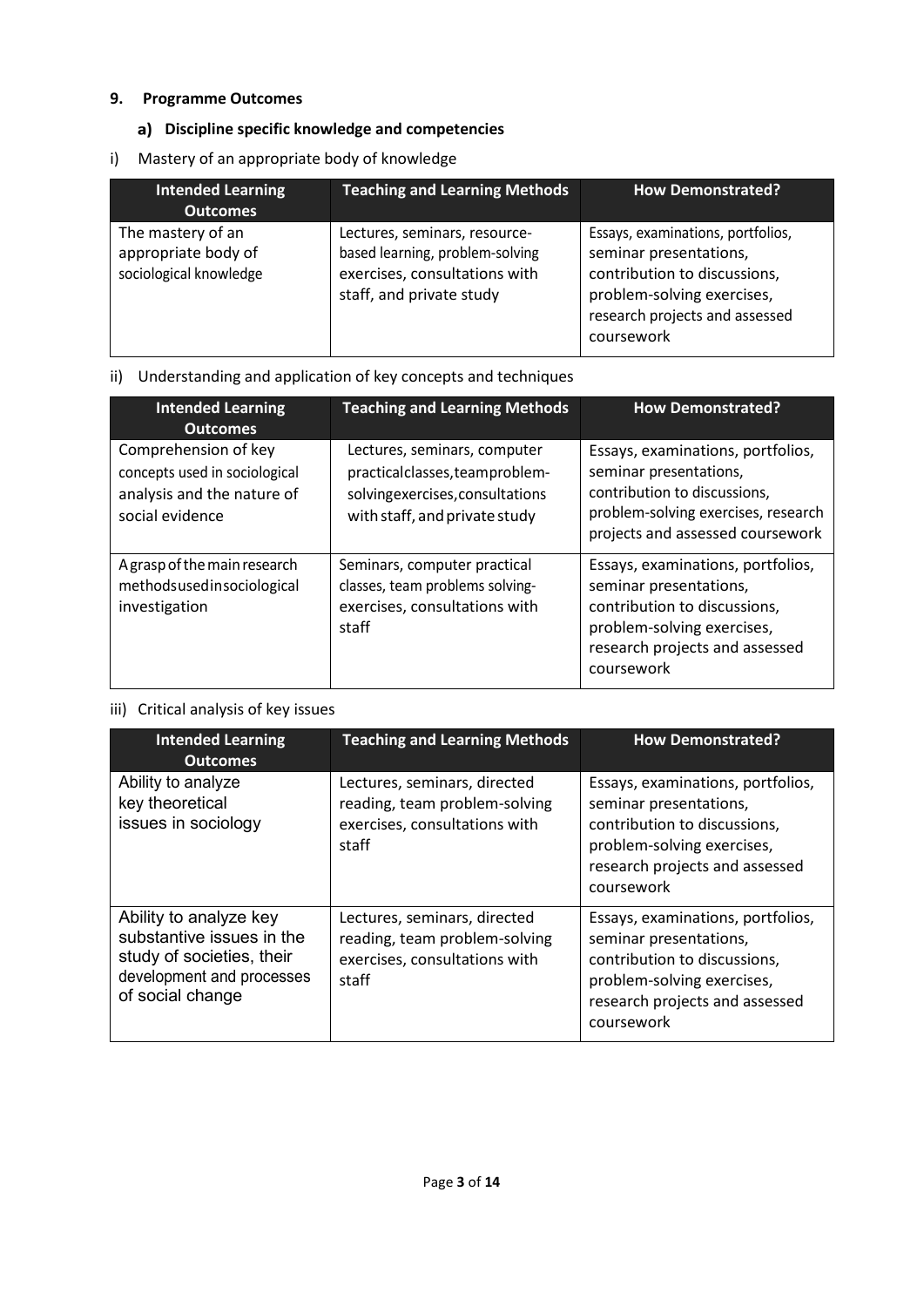| <b>Intended Learning</b><br><b>Outcomes</b>                                    | <b>Teaching and Learning Methods</b>                                                                    | <b>How Demonstrated?</b>                                                                                                                                                  |
|--------------------------------------------------------------------------------|---------------------------------------------------------------------------------------------------------|---------------------------------------------------------------------------------------------------------------------------------------------------------------------------|
| Ability to analyze key issues<br>in the use of sociological<br>methods         | Lectures, seminars, directed<br>reading, team problem-solving<br>exercises, consultations with<br>staff | Essays, examinations, portfolios,<br>seminar presentations,<br>contribution to discussions,<br>problem-solving exercises,<br>research projects and assessed<br>coursework |
| Ability to reflect critically on<br>the nature of sociology as a<br>discipline | Lectures, seminars, directed<br>reading, team problem-solving<br>exercises, consultations with<br>staff | Essays, examinations, portfolios,<br>seminar presentations,<br>contribution to discussions,<br>problem-solving exercises,<br>research projects and assessed<br>coursework |

## iv) Clear and concise presentation of material

| <b>Intended Learning</b><br><b>Outcomes</b>                                                                                        | <b>Teaching and Learning Methods</b>                                                                                 | <b>How Demonstrated?</b>                                                                                                                                               |
|------------------------------------------------------------------------------------------------------------------------------------|----------------------------------------------------------------------------------------------------------------------|------------------------------------------------------------------------------------------------------------------------------------------------------------------------|
| Ability to present sociological<br>knowledge and arguments in a<br>clearandconcisewayina<br>variety of written and oral<br>formats | Feedback on oral and written<br>contributions to seminars,<br>problem-solving exercises,<br>consultations with staff | Essays, examinations, portfolios,<br>seminar presentations,<br>contribution to discussions,<br>problem-solving exercises, research<br>projects and assessed coursework |

## v) Critical appraisal of evidence with appropriate insight

| <b>Intended Learning</b><br><b>Outcomes</b>                                                                                                          | <b>Teaching and Learning Methods</b>                           | <b>How Demonstrated?</b>                                                                                                                                                  |
|------------------------------------------------------------------------------------------------------------------------------------------------------|----------------------------------------------------------------|---------------------------------------------------------------------------------------------------------------------------------------------------------------------------|
| Ability to assess the<br>appropriateness of the<br>evidence and the methods<br>used in sociological studies,<br>their value and their<br>limitations | Seminars, directed reading, team<br>problem-solving exercises, | Essays, examinations, portfolios,<br>seminar presentations,<br>contribution to discussions,<br>problem-solving exercises,<br>research projects and assessed<br>coursework |
| Ability to read, analyze and<br>reflect critically and<br>contextually upon<br>sociological texts                                                    | Seminars, directed reading, team<br>problem-solving exercises, | Essays, examinations, portfolios,<br>seminar presentations,<br>contribution to discussions,<br>problem-solving exercises,<br>research projects and assessed<br>coursework |

## vi) Other discipline specific competencies

| <b>Intended Learning</b><br><b>Outcomes</b>                                                                        | <b>Teaching and Learning Methods</b> | How Demonstrated? |
|--------------------------------------------------------------------------------------------------------------------|--------------------------------------|-------------------|
| Ability to design, research<br>and present asustained and<br>independently conceived<br>piece of sociological work | Supervised independent research      | Research Project  |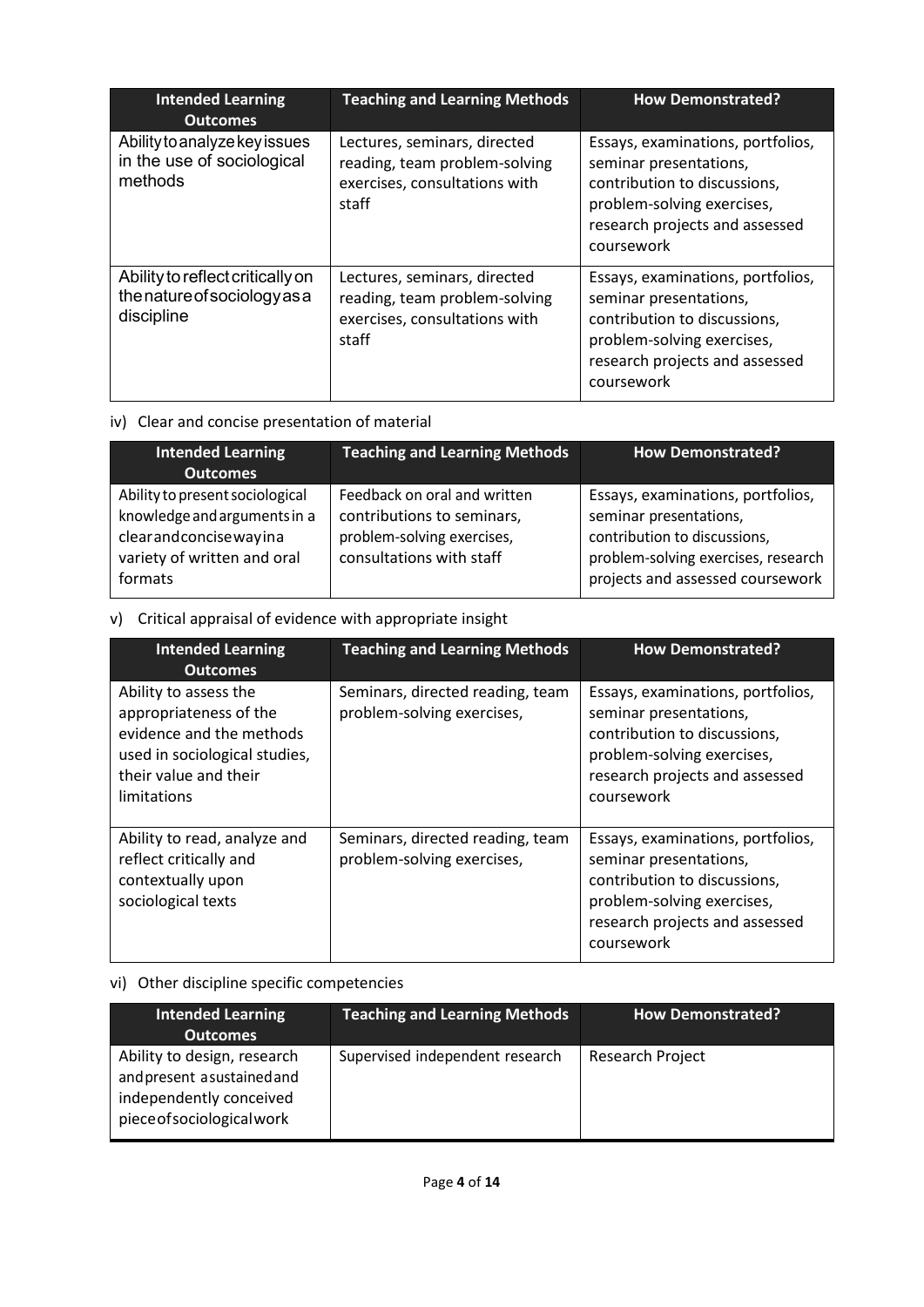## **b)** Transferable skills

i) Oral communication

| <b>Intended Learning</b><br><b>Outcomes</b>                              | <b>Teaching and Learning Methods</b>         | <b>How Demonstrated?</b>                                                   |
|--------------------------------------------------------------------------|----------------------------------------------|----------------------------------------------------------------------------|
| Demonstration of clarity,<br>fluency and coherence in<br>oral expression | Seminars, team problem- solving<br>exercises | Single and group seminar<br>presentations, contributions to<br>discussions |
| Effective participation as<br>sociologists in group<br>discussions       | Seminars, team problem-solving<br>exercises  | Single and group seminar<br>presentations, contributions to<br>discussions |

### ii) Written communication

| <b>Intended Learning</b><br><b>Outcomes</b>                                                                   | <b>Teaching and Learning Methods</b> | <b>How Demonstrated?</b>                                   |
|---------------------------------------------------------------------------------------------------------------|--------------------------------------|------------------------------------------------------------|
| Ability to develop and<br>sustain sociological<br>arguments in a variety of<br>written forms                  | Seminars and Workshops               | Essays, examinations, portfolios,<br>and research projects |
| Ability to demonstrate<br>clarity, fluency and<br>coherence in written<br>expression of sociological<br>ideas | Seminars and Workshops               | Essays, examinations, portfolios,<br>and research projects |

## iii) Information technology

| <b>Intended Learning</b><br><b>Outcomes</b>                                                                                                                                                                                  | <b>Teaching and Learning Methods</b>                                       | <b>How Demonstrated?</b>                                                                                                                                                  |
|------------------------------------------------------------------------------------------------------------------------------------------------------------------------------------------------------------------------------|----------------------------------------------------------------------------|---------------------------------------------------------------------------------------------------------------------------------------------------------------------------|
| Capacity to: use IT to support<br>effectively their sociological<br>studies; useITin word<br>processing; use the internet;<br>use data bases,<br>spreadsheets, specialist<br>packages for data analysis,<br>and presentation | Class task programme, computer<br>practical classes, lectures,<br>seminars | Essays, examinations, portfolios,<br>seminar presentations,<br>contribution to discussions,<br>problem-solving exercises,<br>research projects and assessed<br>coursework |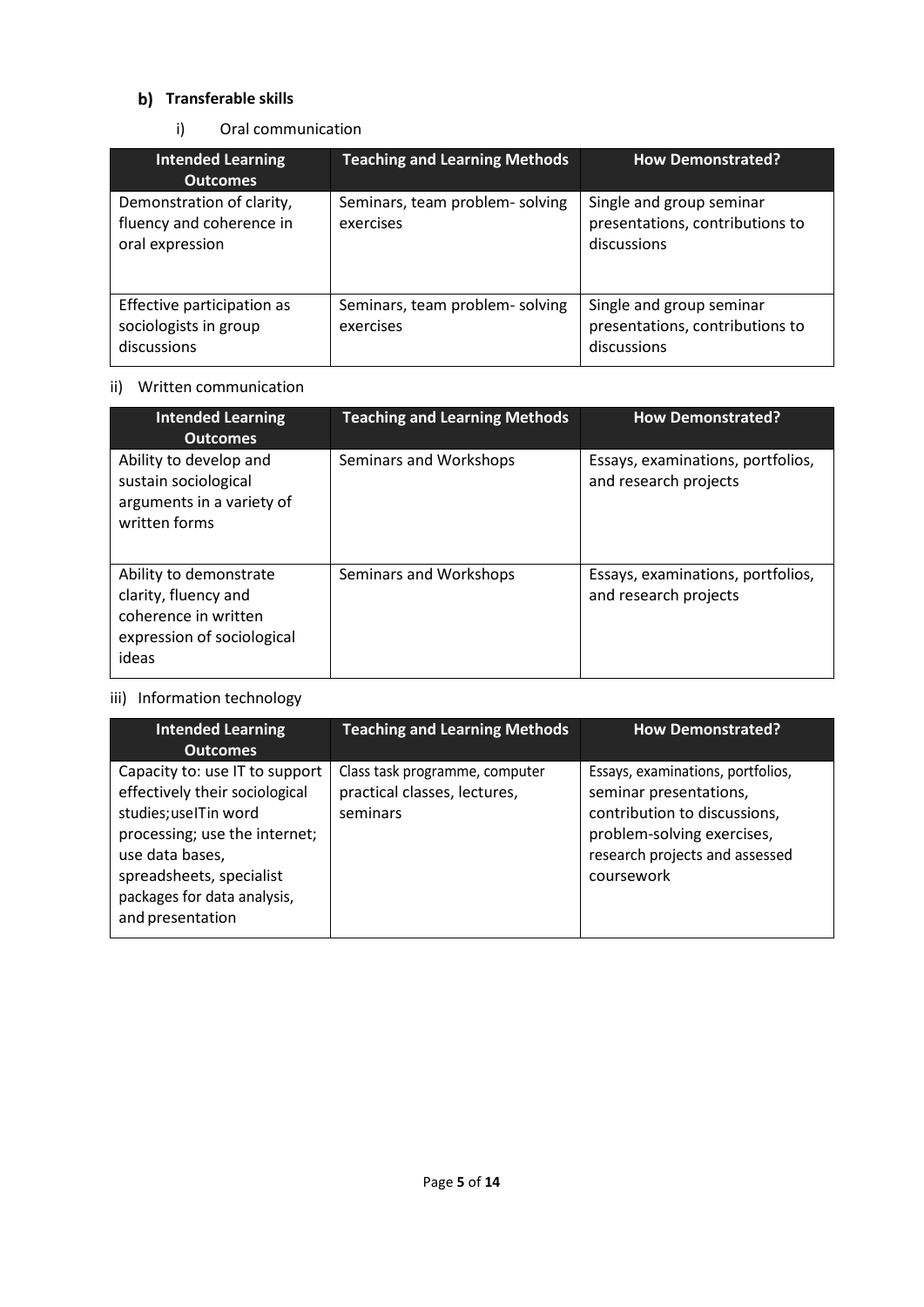## iv) Numeracy

| <b>Intended Learning</b><br><b>Outcomes</b>                                                              | <b>Teaching and Learning Methods</b>                                       | <b>How Demonstrated?</b>                                                                                                                                                                                                                                                           |
|----------------------------------------------------------------------------------------------------------|----------------------------------------------------------------------------|------------------------------------------------------------------------------------------------------------------------------------------------------------------------------------------------------------------------------------------------------------------------------------|
| Ability to analyze interpret,<br>and present relevant data<br>usingstatisticalandgraphical<br>techniques | Class task programme, computer<br>practical classes, lectures,<br>seminars | Computer practical classes,<br>computer- based exercises,<br>problem - based exercises,<br>examinations, essays,<br>examinations, portfolios, seminar<br>presentations, contribution to<br>discussions, problem-solving<br>exercises, research projects and<br>assessed coursework |

### v) Team working

| <b>Intended Learning</b><br><b>Outcomes</b>                                                                                                                       | <b>Teaching and Learning Methods</b>      | <b>How Demonstrated?</b>                                      |
|-------------------------------------------------------------------------------------------------------------------------------------------------------------------|-------------------------------------------|---------------------------------------------------------------|
| Ability to form teams and<br>work collaboratively in<br>groups to explore sociological<br>problems and to recognize the<br>value of workingclosely with<br>others | Seminars, teamproblemsolving<br>exercises | Problem - based exercises, group<br>presentations in seminars |

## vi) Problem solving

| <b>Intended Learning</b><br><b>Outcomes</b>                                                                                                     | <b>Teaching and Learning Methods</b>      | <b>How Demonstrated?</b>                                                                                                                                                  |
|-------------------------------------------------------------------------------------------------------------------------------------------------|-------------------------------------------|---------------------------------------------------------------------------------------------------------------------------------------------------------------------------|
| Ability to address and<br>analyze theoretical,<br>methodological, and<br>empirical problems posed by<br>sociological literature and<br>practice | Seminars, teamproblemsolving<br>exercises | Essays, examinations, portfolios,<br>seminar presentations,<br>contribution to discussions,<br>problem-solving exercises,<br>research projects and assessed<br>coursework |

## vii) Information handling

| <b>Intended Learning</b><br><b>Outcomes</b>                                           | <b>Teaching and Learning Methods</b>                                                                                                          | <b>How Demonstrated?</b>                                                                                                                                                  |
|---------------------------------------------------------------------------------------|-----------------------------------------------------------------------------------------------------------------------------------------------|---------------------------------------------------------------------------------------------------------------------------------------------------------------------------|
| Ability to identify,<br>comprehend, analyze and<br>handle sociological<br>information | Lectures, seminars, team<br>problem-solving exercises,<br>directed reading, computer<br>practical classes, team problems<br>solving exercises | Essays, examinations, portfolios,<br>seminar presentations,<br>contribution to discussions,<br>problem-solving exercises,<br>research projects and assessed<br>coursework |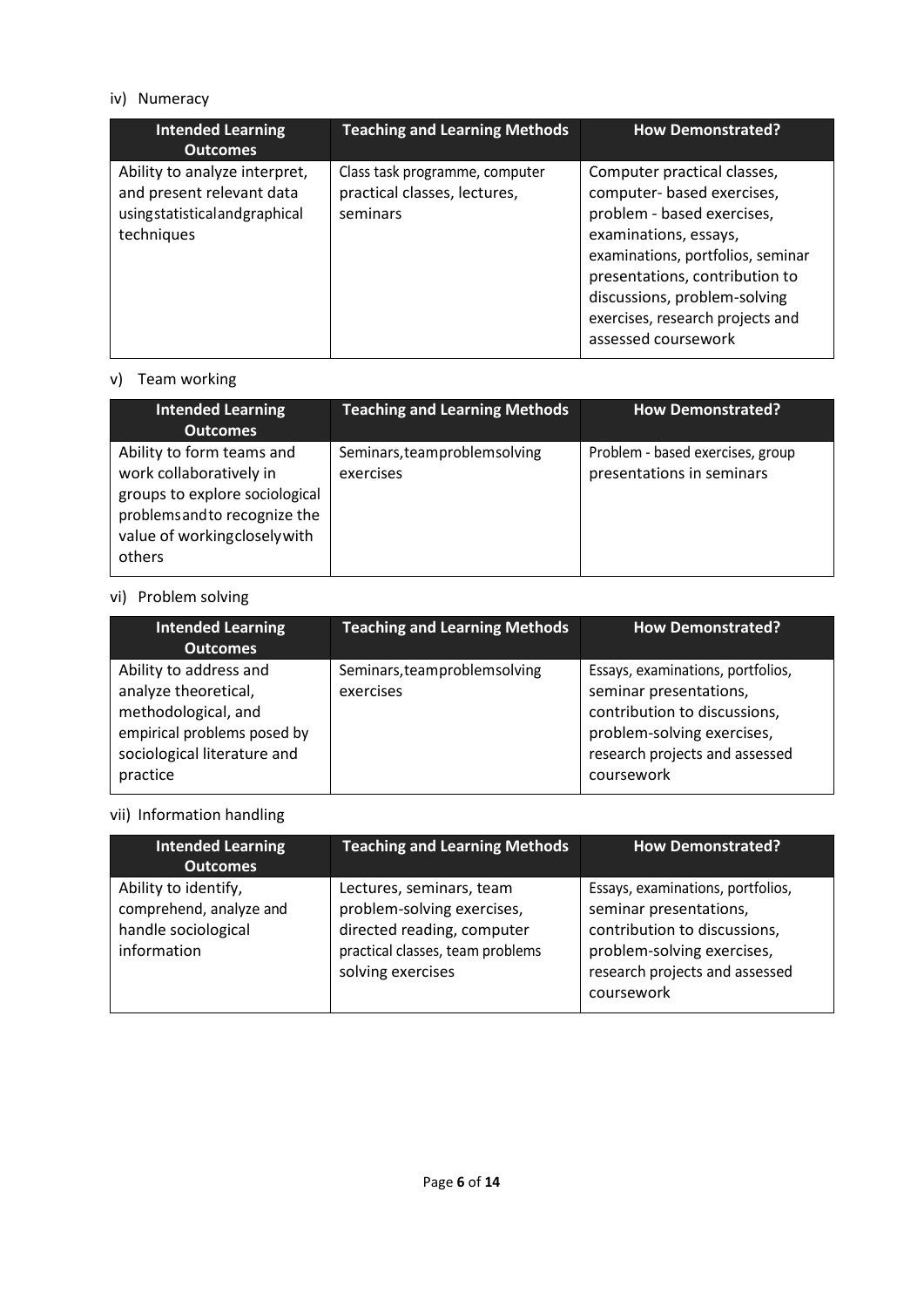viii) Skills for lifelong learning

| <b>Intended Learning</b><br><b>Outcomes</b>                                                                     | <b>Teaching and Learning Methods</b>                                                                    | <b>How Demonstrated?</b>                                                                                                                                                  |
|-----------------------------------------------------------------------------------------------------------------|---------------------------------------------------------------------------------------------------------|---------------------------------------------------------------------------------------------------------------------------------------------------------------------------|
| Intellectual independence in<br>the setting of research tasks<br>and the analyzing of<br>sociological questions | Fostering independent learning<br>and self-evaluation through<br>consultations and feedback<br>sessions | Essays, examinations, portfolios,<br>seminar presentations,<br>contribution to discussions,<br>problem-solving exercises,<br>research projects and assessed<br>coursework |
| Capacity for time<br>management and self-<br>organization                                                       | Fostering independent learning<br>and self-evaluation through<br>consultations and feedback<br>sessions | Essays, examinations, portfolios,<br>seminar presentations,<br>contribution to discussions,<br>problem-solving exercises,<br>research projects and assessed<br>coursework |

#### **10. Progression points**

This programme follows the standard Scheme of Progression set out in **Senate Regulations** - see the version of Senate Regulation 5 governing undergraduate programmes relevant to the year of entry.

In cases where a student has failed to meet a requirement to progress he or she will be required to withdraw from the course.

#### **Course transfers**

There are no specific pre-requisites here; however, the following guidelines set out by the University Policy and Procedure for the Accreditation of Prior Learning (APL) (August 2015) apply in the case of requested transfers:

3.9 Decisions regarding the accreditation of prior learning are an academic judgement and departments will determine whether the prior learning is at the required level and broadly equivalent to the learning outcomes which would have been assessed during a module.

3.10 Departments will determine the currency of prior learning on a case by case basis within an overall requirement that, at the time of application, any prior learning which is more than five years old will not normally be considered current for this purpose..

#### **11. Criteria for award and classification**

This programme follows the standard scheme of undergraduate award and classification set out in [Senate Regulations](http://www.le.ac.uk/senate-regulations) – see the version of *Senate Regulation 5 governing undergraduate programmes* relevant to the year of entry.

#### **12. Special features**

The BA Sociology programme offers a year abroad opportunity to Year 2 students.

Our partner institutions Year 2 currently include (TBC):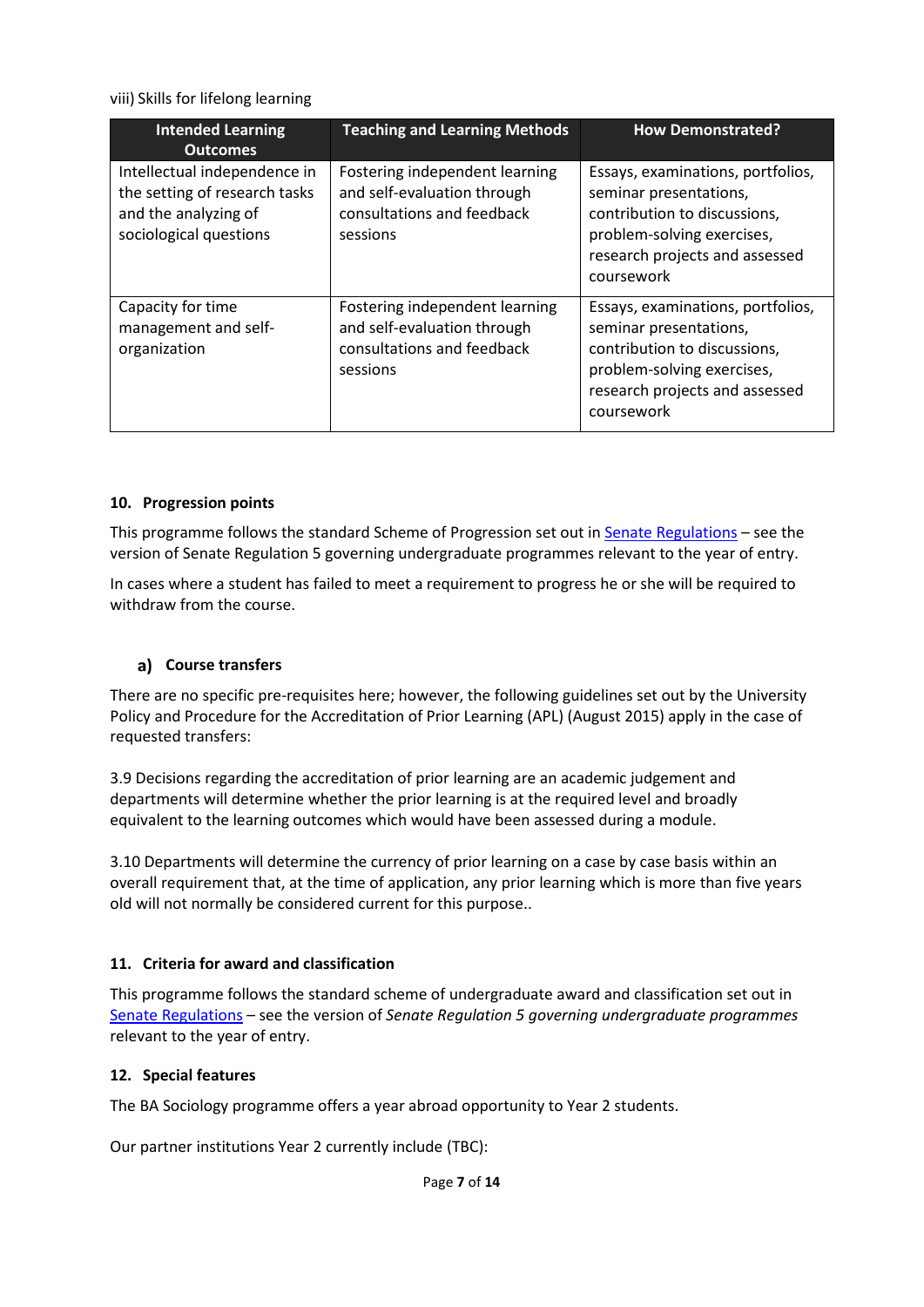Current Erasmus partnerships

- 1. Lund University Sweden
- 2. Charles University Prague

Current Study abroad partnerships:

- 3. USA California State University, Long Beach
- 4. USA The University of Georgia
- 5. USA University of Florida

This list is subject to change at short notice.

The exchange is a 'cultural exchange', so that students cannot apply to study at a University in a country/region from which they originally come.

#### **13. Indications of programme quality**

University Academic Review reports External Examiners' reports Degree Results and Career Destination statistics.

#### **14. External Examiner(s) reports**

The details of the External Examiner(s) for this programme and the most recent External Examiners' reports for this programme can be found at [exampapers@Leicester](https://exampapers.le.ac.uk/) [log-in required]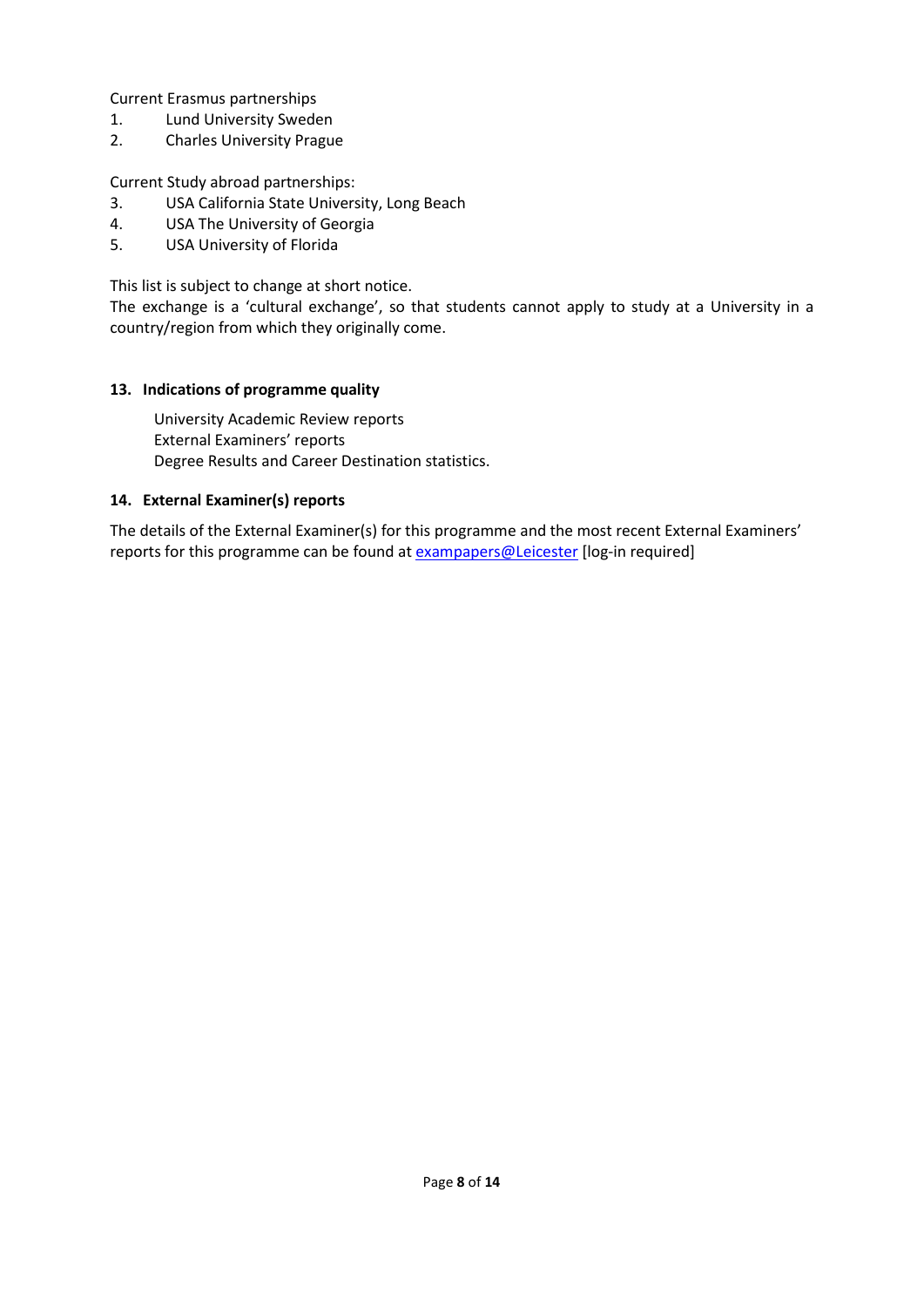

# **Programme Specification (Undergraduate) FOR ENTRY YEAR: 2020/21**

**Date created:** 02/03/2017 **Last amended:** 21/09/2021 **Version no.** 4

## **Appendix 1: Programme structure (programme regulations)**

The University regularly reviews its programmes and modules to ensure that they reflect the current status of the discipline and offer the best learning experience to students. On occasion, it may be necessary to alter particular aspects of a course or module.

BA Sociology

**Level 4/Year 1 2020/21**

Credit breakdown

| <b>Status</b> | <b>Year long</b>   | Semester 1         | Semester 2         |
|---------------|--------------------|--------------------|--------------------|
| Core          | Choose an<br>item. | 60 credits         | 60 credits         |
| Optional      | Choose an<br>item. | Choose an<br>item. | Choose an<br>item. |

120 credits in total

Core modules

| <b>Delivery period</b> | Code   | <b>Title</b>                           | <b>Credits</b> |
|------------------------|--------|----------------------------------------|----------------|
| Sem 1                  | SY1004 | Sociology in Practice                  | 30 credits     |
| Sem 1                  | SY1021 | Power, Privilege & Diversity           | 15 credits     |
| Sem 1                  | SY1025 | Race, Ethnicity and Racisms in Britain | 15 credits     |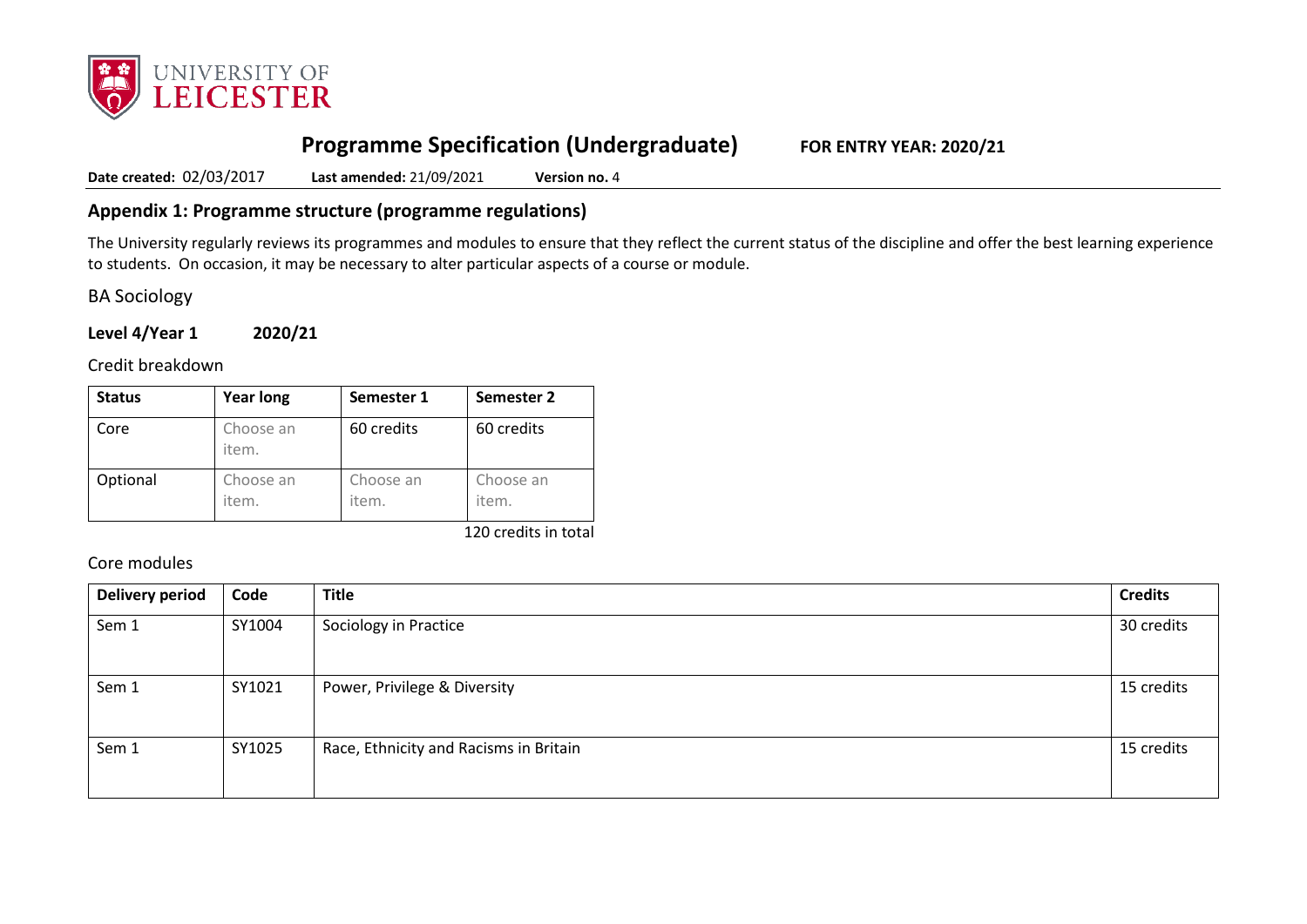| <b>Delivery period</b> | Code   | <b>Title</b>                  | <b>Credits</b> |
|------------------------|--------|-------------------------------|----------------|
| Sem <sub>2</sub>       | SY1002 | Society in Transformation     | 30 credits     |
| Sem <sub>2</sub>       | SY1008 | <b>Interpreting Key Texts</b> | 15 credits     |
| Sem <sub>2</sub>       | SY1013 | Ways of Researching           | 15 credits     |

#### **Notes**

n/a

## **Level 5/Year 2 2021/22**

## Credit breakdown

| <b>Status</b> | <b>Year long</b>   | Semester 1 | Semester 2           |
|---------------|--------------------|------------|----------------------|
| Core          | 15 credits         | 30 credits | 45 credits           |
| Optional      | Choose an<br>item. | 15 credits | 15 credits           |
|               |                    |            | 120 credits in total |

## Core modules

| <b>Delivery period</b> | Code   | Title                  | <b>Credits</b> |
|------------------------|--------|------------------------|----------------|
| Year long              | SY2084 | Sociological Placement | 15 credits     |
|                        |        |                        |                |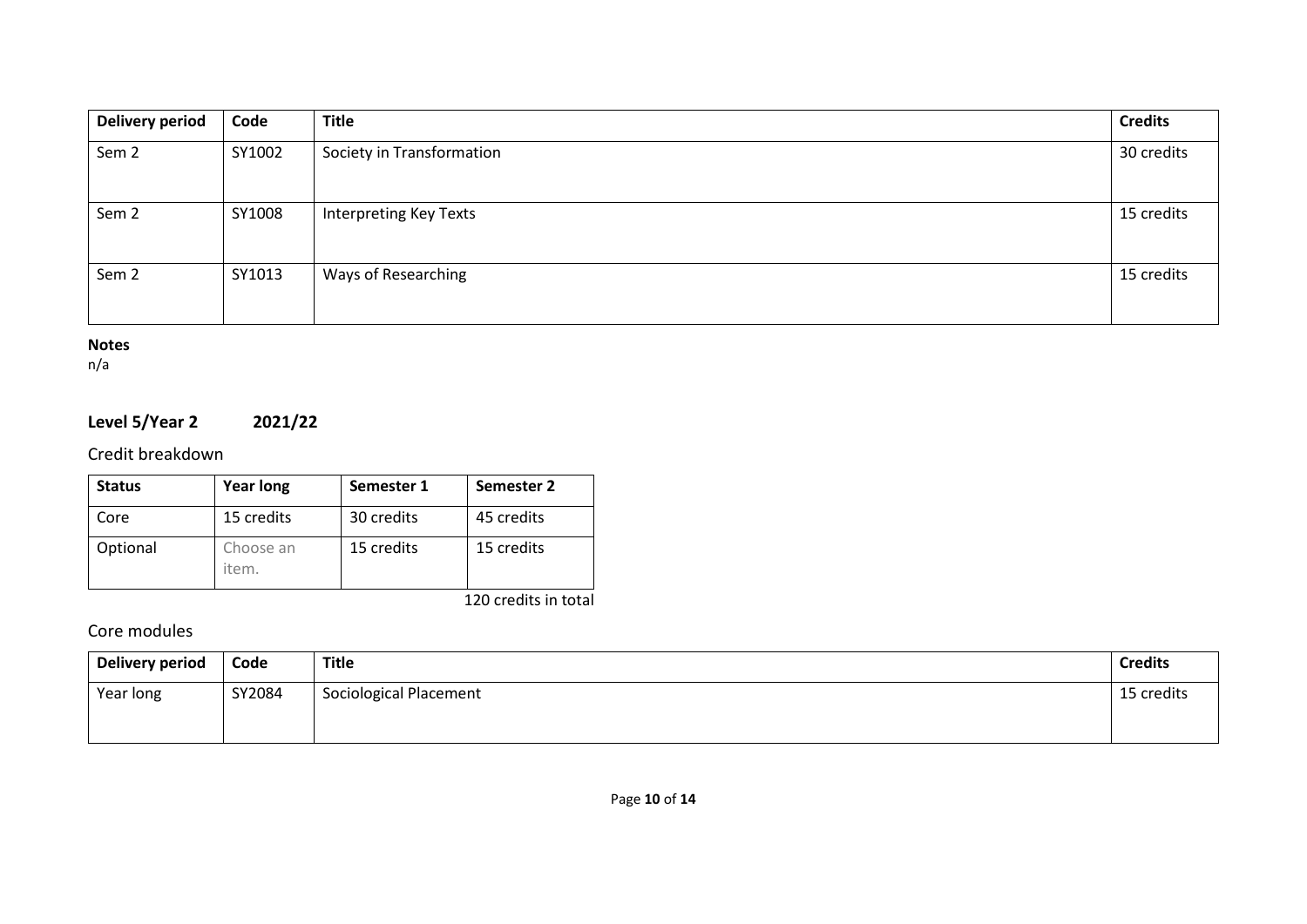| Delivery period  | Code   | <b>Title</b>                     | <b>Credits</b> |
|------------------|--------|----------------------------------|----------------|
| Sem 1            | SY2093 | Doing Social Research            | 30 credits     |
| Sem <sub>2</sub> | SY2008 | Using Numbers in Social Research | 30 credits     |
| Sem <sub>2</sub> | SY2078 | Sociological Theory Explored     | 15 credits     |

#### **Notes**

 $[n/a]$ 

## Option modules

| Delivery period | Code   | <b>Title</b>                          | <b>Credits</b> |
|-----------------|--------|---------------------------------------|----------------|
| Semester 1      | SY2091 | Live Sociology                        | 15 credits     |
| Semester 1      | SY2094 | Gender & Society                      | 15 credits     |
| Semester 1      | MS2011 | Digital Media and Everyday Life       | 15 credits     |
| Semester 1      | SY2012 | Youth, Young adulthood and Society    | 15 credits     |
| Semester 2      | SY2083 | Sociology of Fashion                  | 15 credits     |
| Semester 2      | SY2089 | Work, Employment & Society            | 15 credits     |
| Semester 2      | SY2098 | Sociology through Literature and Film | 15 credits     |
| Semester 2      | SY2101 | We Are What We Buy                    | 15 credits     |

### **Notes**

This is an indicative list of option modules and not definitive of what will be available. Option module choice is also subject to availability, timetabling, student number restrictions and, where appropriate, students having taken appropriate pre-requisite modules.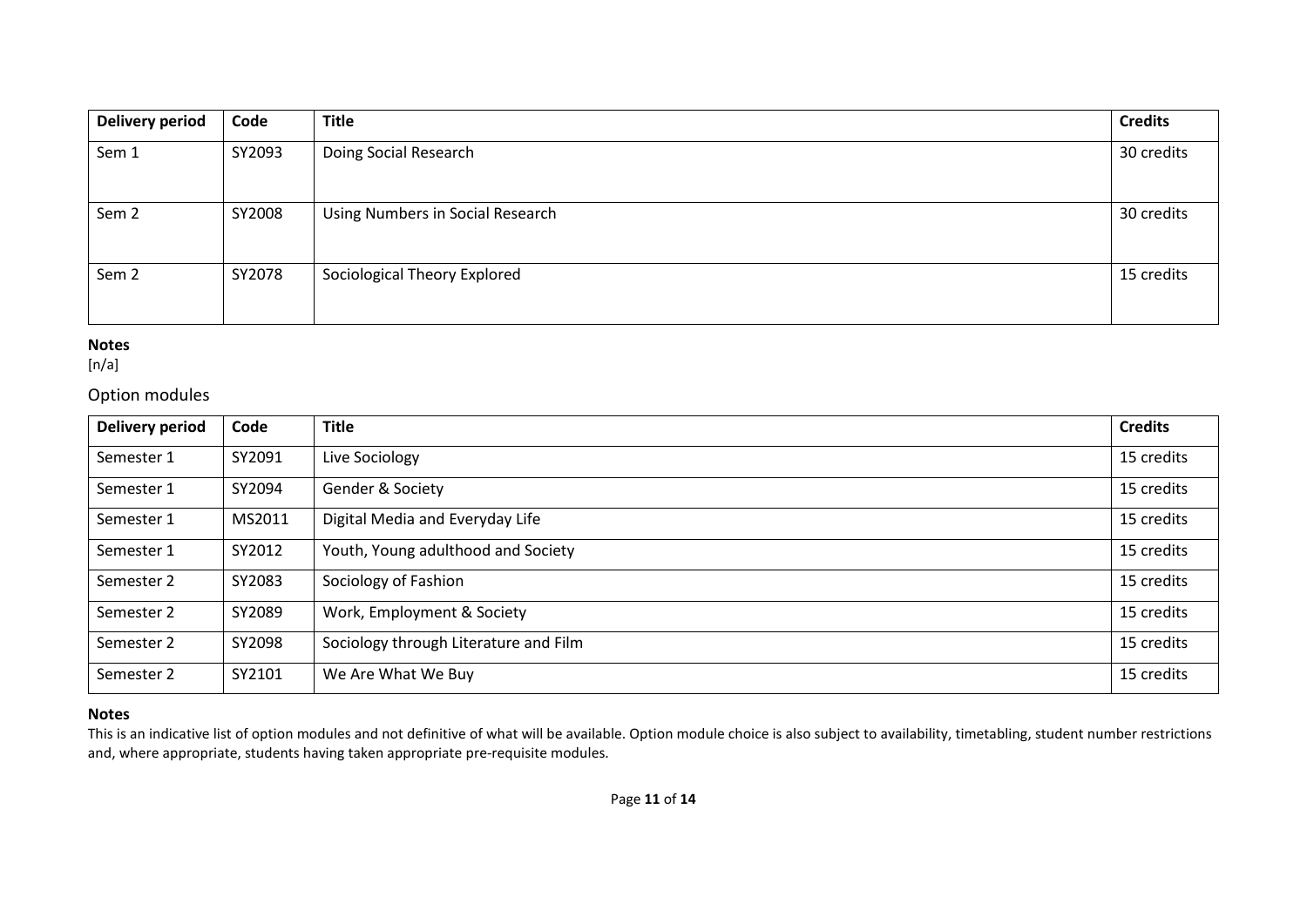# **Level 6/Year 3 2022/23**

## Credit breakdown

| <b>Status</b> | <b>Year long</b>   | Semester 1 | Semester 2         |
|---------------|--------------------|------------|--------------------|
| Core          | 45 credits         | 15 credits | Choose an<br>item. |
| Optional      | Choose an<br>item. | 30 credits | 30 credits         |

#### 120 credits in total

## Core modules

| <b>Delivery period</b> | Code         | <b>Title</b>                            | <b>Credits</b> |
|------------------------|--------------|-----------------------------------------|----------------|
| Year long              | SY3102       | Research Project                        | 45 credits     |
|                        | OR<br>SY3101 | OR                                      |                |
|                        |              | Real World Research: Research Intensive |                |
| Sem 1                  | SY3079       | <b>Modern Sociological Theory</b>       | 15 credits     |
|                        |              |                                         |                |

### **Notes**

n/a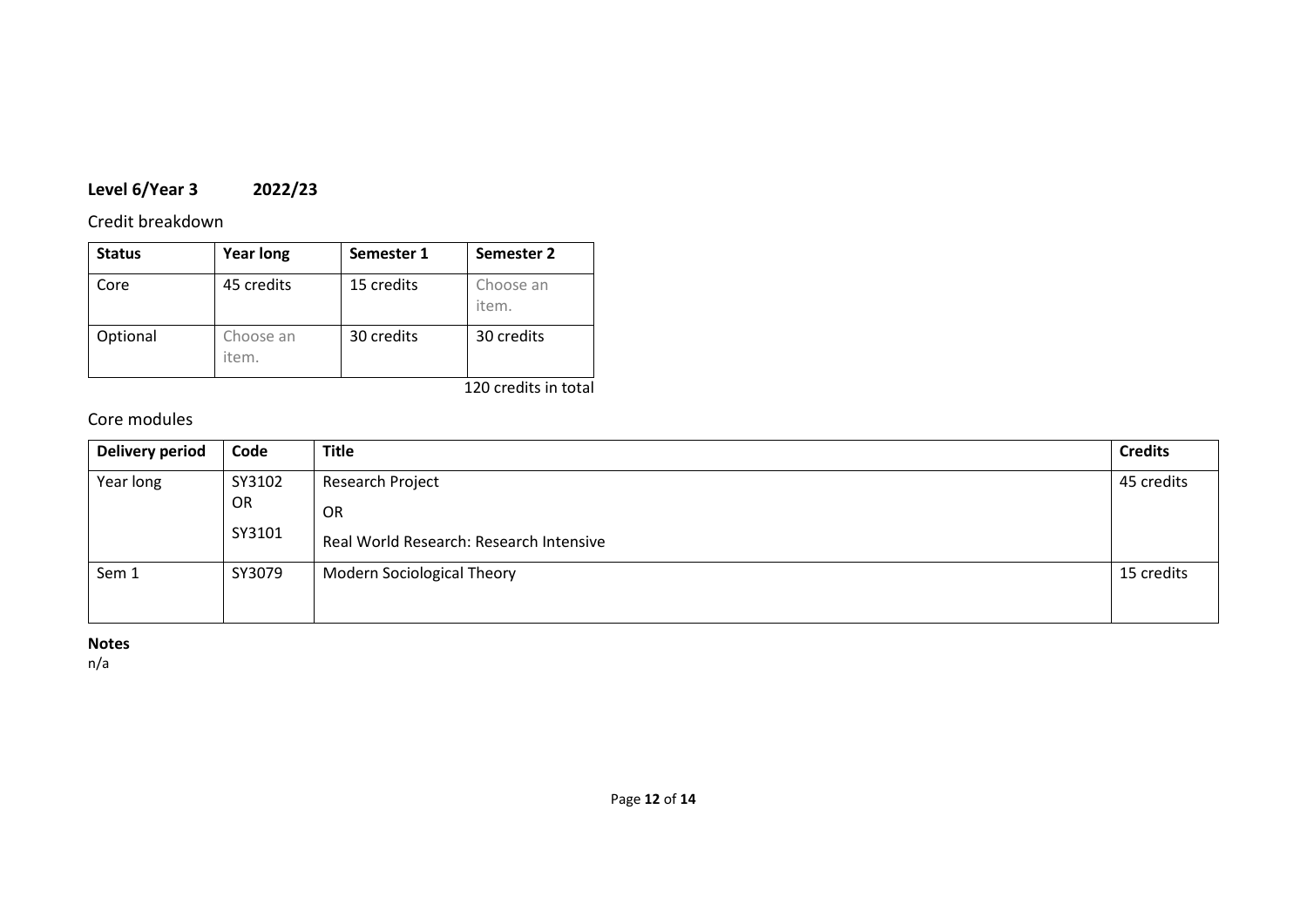# Option modules

| Delivery period | Code   | <b>Title</b>                                                   | <b>Credits</b> |
|-----------------|--------|----------------------------------------------------------------|----------------|
| Semester 1      | SY3099 | Identity Troubles: nationalism, jihadism and the extreme right | 15 credits     |
| Semester 1      | SY3090 | Drugs & Society                                                | 15 credits     |
| Semester 1      | SY3100 | Social Psychology                                              | 15 credits     |
| Semester 1      | SY3094 | Autobiographical Society                                       | 15 credits     |
| Semester 1      | SY3091 | <b>Education and Social Justice</b>                            | 15 credits     |
| Semester 2      | SY3057 | <b>Football and Society</b>                                    | 15 credits     |
| Semester 2      | SY3092 | <b>Social Movements</b>                                        | 15 credits     |
| Semester 2      | SY3093 | Space, Place and Contemporary Society                          | 15 credits     |
| Semester 2      | SY3095 | Sociology of Health & Illness                                  | 15 credits     |
| Semester 2      | SY3097 | <b>International Migration</b>                                 | 15 credits     |